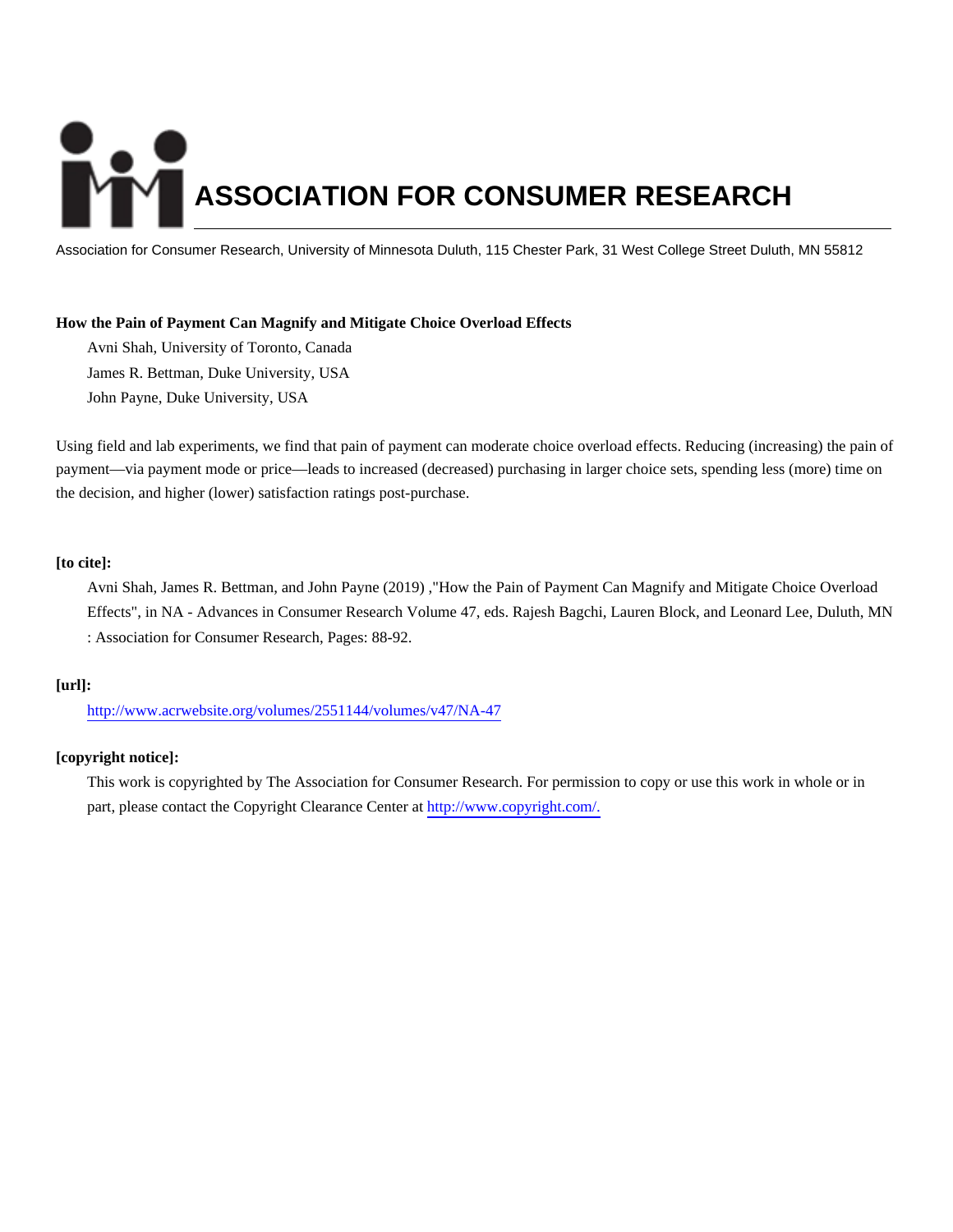# **Pain of Paying: Antecedents and Consequences**

Chairs: Elizabeth M. S. Friedman, Columbia University, USA Ryan Hauser, Yale University, USA

Paper #1: Paying Less for What You Value More: How Pain of **Paving Leads to Preference Inconsistencies** 

Elizabeth M. S. Friedman, Columbia University, USA Ryan Hauser, Yale University, USA Ravi Dhar, Yale University, USA

Paper #2: The Perception, not the Payment: How Cognitive **Appraisal Influences Pain of Paying** 

Justin Pomerance, University of Colorado Boulder, USA

Paper #3: More of the Same: Higher Pain of Payment Decreases **Variety Seeking** 

Liang Huang, University of Arizona, USA Rafay Siddiqui, The Hong Kong Polytechnic University, Hong Kong

Anastasiya Pocheptsova Ghosh, University of Arizona, USA

Paper #4: How the Pain of Payment Can Magnify and Mitigate **Choice Overload Effects** 

Avni M. Shah, University of Toronto, Canada James R. Bettman, Duke University, USA John Payne, Duke University, USA

#### **SESSION OVERVIEW**

From a standard economic perspective, one should make a purchase if the benefit a good provides exceeds its cost. However, past literature has documented that pain of paying, or the negative affective response to parting with one's money, may interfere with this utility maximization. (Knutson at al. 2007; Prelec and Loewenstein 1998). To date, research in this area has primarily explored how the payment mechanism influences pain of paying. For example, people experience more pain paying with cash versus credit card (Raghubir and Srivastava 2008, Shah et al. 2015; Prelec and Simester 2001), after versus before consumption (Prelec and Loewenstein 1998), or per use versus as a lump sum (Soman and Gourville 2001). However, this session proposes that drivers of pain of paying are much richer than the payment mechanism. Further, pain of paying can have surprising and important effects on consumer preferences.

The current session seeks to address two fundamental questions: what factors, beyond payment mechanism, contribute to the pain of paying? What are potential downstream consequences on consumer choice? Using a broad range of methodologies including qualitative analysis and experimental design conducted in the lab, field, and online, these four papers cohesively explore the nuanced drivers of pain of paying, and their resulting effects on choice and consumer behavior.

The first two papers explore key drivers of pain of paying. In paper 1, Pomerance examines the impact of control on pain of paying. Interestingly, he finds that this sense of control is fundamental for decreasing pain of paying, even for irresponsible decisions. In paper 2, Friedman, Hauser and Dhar propose that goods may vary in how painful they are to purchase, independent of payment mechanism, and identify goods that are high in pain of paying.

We next explore the downstream consequences on preferences. Friedman et al. find that pain of paying can lead to preference inconsistencies, in which consumers are not willing to pay as much for high pain of paying goods that they otherwise like and value more. In paper 3, Huang, Siddiqui and Ghosh examine how pain of paying affects variety seeking. They demonstrate that higher pain of paying increases consumer's need to justify their choices, leading them to seek less variety in favor of choosing their preferred options. Finally, in paper 4, Shah, Bettman and Payne explore how pain of paying can moderate choice overload effects. The authors show that when the pain of payment is reduced, consumers do not significantly decrease buying as the choice set increases, spend less time making a decision, and report higher satisfaction ratings.

Taken together, this session cohesively bridges research in consumer behavior, financial decision-making, and public policy to identify the underpinnings of pain of paying and how it affects consumer choice.

#### Paying Less for What You Value More: How Pain of **Paving Leads to Preference Inconsistencies**

#### **EXTENDED ABSTRACT**

Imagine waking up in a hotel room on a hot night feeling extremely thirsty. Although the minibar offers a cold bottle of water for \$5, many people would not be willing to purchase it, even though the value of quenching their thirst in that moment may far outweigh the monetary cost. Furthermore, those same people may have readily spent \$10 for a mediocre glass of wine that evening. While traditional economics suggests that consumers should purchase an item whose consumption utility exceeds its cost, people are often unwilling to pay for goods commensurate with value. In the scenario above, many people would prefer the water to the wine if both options were offered for free, but may be less likely to purchase the water due to the greater pain of paying for water than wine.

We empirically demonstrate that goods vary in their pain of paying, or the degree to which parting with money for the item causes a negative affective response. In contrast to prior research on the pain of paying, which has mainly focused on how the mode (e.g., cash versus credit card; Raghubir and Srivastava 2008, Shah et al. 2015; Prelec and Simester 2001), coupling (e.g., pay-per-use versus one-time cost; Soman and Gourville 2001), or timing of payment (e.g., before versus after consumption; Prelec and Loewenstein 1998) influence pain of paying, we explore how certain properties of the goods themselves and their typical purchase context can also affect pain of paying. We identify goods that people find particularly painful to purchase and explore the downstream consequences that this variation in pain of paying across goods may have on preferences: specifically, consumers may pay less for goods that offer more consumption utility.

We test our hypothesis by measuring preferences among pairs of goods that differ in their pain of paying (PoP). In study 1a, participants read that they checked into a hotel. Half chose whether they would prefer to have WiFi (high PoP) or breakfast (low PoP) included for free. Half indicated their WTP for each good, and we inferred preference based on the higher price listed. We consistently find that the high PoP good is relatively more preferred in free-choice than

WTP  $(P_{\text{WIFl-FREE-CHOICE}}=64\%$  vs.  $P_{\text{WIFl-WTP}}=31\%, p<.001$ ).<br>We test this across a variety of goods, casting doubt on alternative explanations for the results. For instance, the pattern holds when market prices are specified (e.g., both the WiFi and breakfast typically cost \$9.95;  $P_{\text{WFI-FREE-CHOICE}}$ =67% vs.  $P_{\text{WFI-WTP}}$ =24%,  $p$ <.001), when the high PoP good is not typically offered for free (e.g., tank of gas vs. lunch for two,  $P_{\text{GAS-FREE-CHOICE}} = 64\%$  vs.  $P_{\text{GAS-WTP}} = 43\%, p = .004$ , and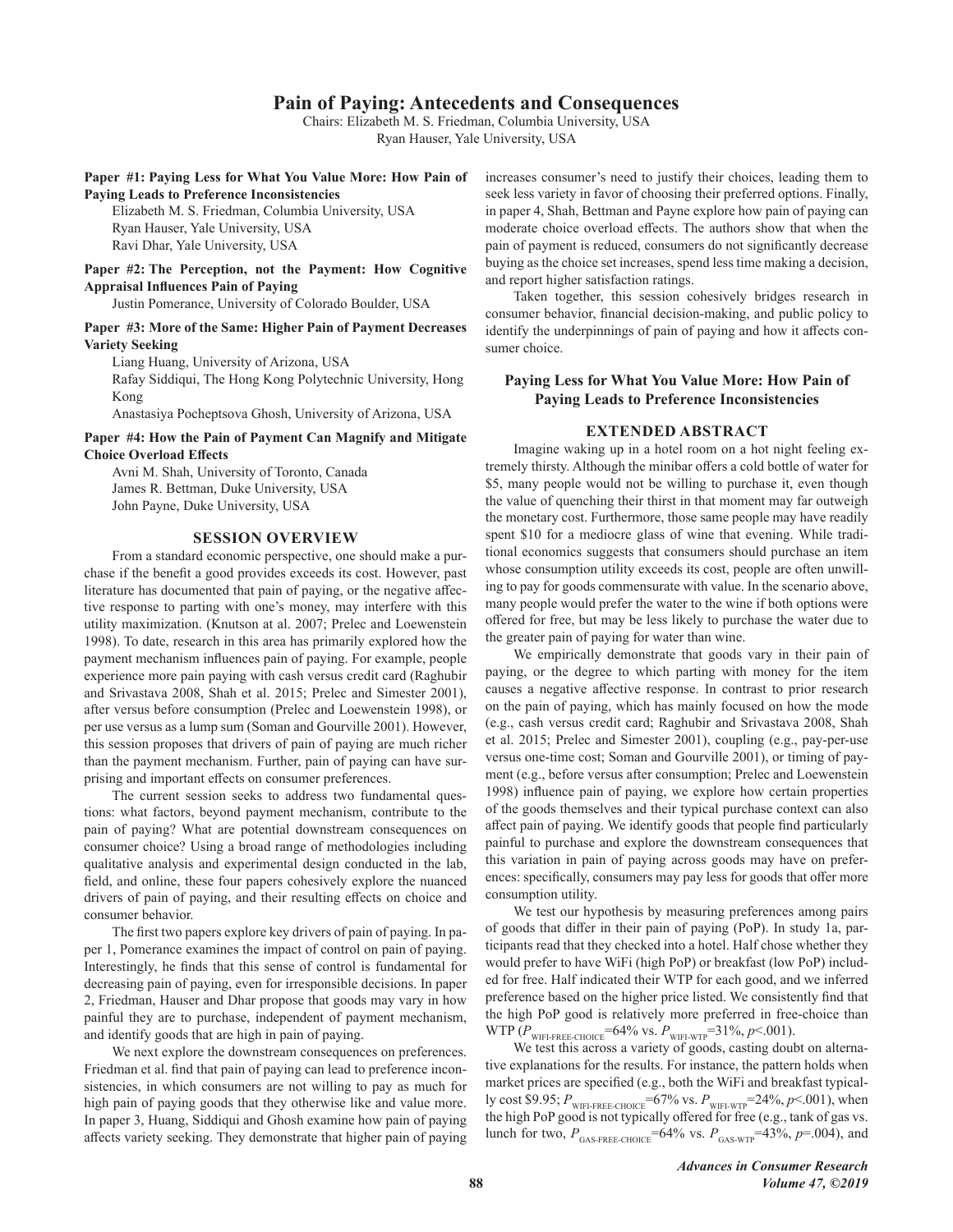when the high PoP good is utilitarian rather than hedonic (O'Donnell and Evers 2018; e.g., parking vs. dessert at a restaurant,  $P_{\tiny \textrm{PARKING-FREE-}}$ CHOICE<sup>=79%</sup> vs.  $P_{\text{PARKING-WTP}}$ =59%, p=.003).

We test this across a variety of goods, casting doubt on alternative explanations. The pattern holds when market prices are specified, making a pure transaction-utility account unlikely (e.g., both goods typically cost \$14.95;  $P_{\textsc{with-free-choice}}$  =67% vs.  $P_{\textsc{with-write}}$  =24%,  $p<.001$ ), as well as when the high PoP good is not typically free (e.g., printer ink vs. fragrance,  $P_{INK\text{-}RREE\text{-}CHOICE}$ =78% vs.  $P_{INK\text{-}WTP}$ =46%,  $p<.001$ ), and when the high PoP good is utilitarian (O'Donnell and Evers 2018; e.g., parking vs. dessert,  $P_{\text{PARKING-FREE-CHOICE}} = 79\%$  vs.  $P_{\text{PARKNG-WTP}} = 59\%, p = .003$ .

The subsequent studies compare choice when goods are free to when they both cost the same price, making explanations based on task mode unlikely. For instance, participants were less likely to buy gas over lunch when both cost \$23.99 than when both were offered for free ( $P_{\text{GAS-FREE}}$ =66% vs.  $P_{\text{GAS-MONEY}}$ =51%,  $p$ =.030). Study 3 extends this result to a consequential choice. Participants in the lab had a 10-minute waiting period during which they could use their phone or get a snack. Attaching a price of \$1 to the decision decreased the proportion of participants choosing to use their phone ( $P_{\text{PHONE-FREF}}$ CHOICE = 55% VS.  $P_{\text{PHONE-PAID-CHOICE}} = 44\%, p = .036$ .

Studies 4 and 5 explore the underlying process and moderators to this effect. If the difference in pain of paying across goods underlies the observed preference inconsistencies, reducing this difference should attenuate the inconsistency. Participants in study 4 chose between hotel WiFi and hotel breakfast. We varied whether they paid with their own money, with loyalty points (to reduce PoP) or for free. Paying with loyalty points increased choice of the hotel WiFi compared with paying with money ( $P_{\text{WIF-POINTS}} = 66\%$  vs.  $P_{\text{WIF-MONET}} = 33\%, p < .001$ ), bringing choice to the same level as free choice ( $P_{\text{WIF-}}$  $_{\text{FREE}}$ =55%, p>.1). In support of our process, the difference in PoP between the WiFi and the breakfast when paying with money versus points mediated the effect on choice (95% CI[.41, 1.54]). In further support of this process, study 5 shows that preferences are inconsistent when goods differ in their pain of paying (e.g., a guacamole appetizer vs. parking;  $P_{\text{GUACAMOLE-MONEY}} = 66\%$  vs.  $P_{\text{GUACAMOLE-FREE}} = 41\%$ , p<.001) but are consistent when the goods are similar in their pain of paying (e.g., two appetizers - guacamole vs. spinach-artichoke dip;  $P_{\text{GUACAMOLE-MONEY}}$ =50% vs.  $P_{\text{GUACAMOLE-FREE}}$ =52%, ns; interaction:  $p<0.001$ ).

Taken together, we show that goods themselves vary in their pain of paying, and that this variation can lead consumers to pay less for goods that they otherwise prefer. Reducing the pain of paying, such as by paying with loyalty points, counteracts this preference inconsistency.

#### The Perception, not the Payment: How Cognitive **Appraisal Influences Pain of Paying**

#### **EXTENDED ABSTRACT**

After making a payment, consumers often (but do not always) attempt to reduce their subsequent spending. What determines the effect of spending on subsequent spending? Better understanding financial self-regulation (the process by which consumers adjust their financial decision making based on changes to their finances) is critical, as "either a sizeable minority or a slim majority of Americans are on thin ice financially" (Gabler 2016).

Emotions play a critical role in self-regulation generally, and they are well researched within financial decision making in the form of the pain of paying. While past work on pain of paying focuses on everything from payment-level factors that exacerbate the pain of paying (e.g. Raghubir and Srivastava 2008) to its downstream consequences (Shah et al. 2016), existing research has yet to ask how research on emotion might inform consumers' experience of the pain of paying. Perceptions of control are a major influence on emotion (Weiner 1980), yet the relationship between control and emotion is complicated (Thompson 1981). In this work we define control as "an individual's belief that he or she can personally predict, affect, and steer events in the present and future" (Kay et al. 2009). We predict that perceived control decreases pain of paying because control over one's finances decreases stress (Netemeyer et al. 2017), and because people may be motivated to perceive controlled payments as less painful in order to maintain positive views of themselves as consumers. In study 1, we examine the proposed relationship absent overt manipulations of control. We ask online participants ( $n = 100$ ) to look through their email receipts and/or their online bank statements to identify recent purchases. Participants listed four specific purchases, and answered questions about each purchase (perception of control over the purchase, the typicality/ predictability of the purchase, how expensive the purchase felt, the price, and the pain of paying. We find a negative relationship between perceived control and pain of paying  $(\beta = -.31, t(382.43^{t}) = 4.83, p < .001)$ . We note this result holds when controlling for the purchase's unpredictability. price, and subjective expensiveness (all  $ps < .002$ ). Additionally participants felt that the majority of purchases (81%) were under their control. Given that perceptions of control might undermine the pain of paying, the possibility that people perceive most purchases as under their control suggests one reason that consumers have trouble with financial self-regulation.

Study 2 tests whether the negative effect of perceived control on pain of paying persists across typical and atypical purchases. Existing research argues that "novelty detection... can be considered as a gateway to the emotion system" (Ellsworth and Scherer 2003). This suggests that highly typical payments may be less painful, and that the effect of control may be moderated by typicality, as consumers simply attend less to more typical stimuli, diminishing any perception-based effects. Participants ( $n = 200$ ) imagined going out for dinner and a show with friends in one of four conditions (control: high/low; typicality: high/low). High control participants imagined deciding on what to order themselves, as opposed to ordering as a group. Typicality was manipulated by the items ordered and the supposed regularity with which people went out for dinner with friends (Sussman and Alter 2012) with many of the largest expenses (e.g., electronics, celebrations. We find a negative main effect of control  $(\beta$ = -.48,  $t(262.63)$  = 3.68,  $p < .001$ ), but no main effect of typicality (β  $=$  -.03,  $t(284.46) = .23$ ,  $p = .82$ ). Further, we find a significant interaction ( $\beta$  = .59, t(304.88) = 2.08, p = .038) such that control decreases pain among atypical stimuli (β = .18,  $t(290.34)$  = .95,  $p = .343$ ), but has no effect on pain among typical stimuli ( $\beta$  = .78,  $t$ (280.39) = 4.04,  $p < .001$ ).

Given the complex relationship between perceived control and emotion, in study 3 we ask whether control might *increase* pain of paying under certain circumstances. Specifically, we investigate whether control might force people to internalize blame after making an irresponsible purchase, thereby increasing pain. Three studies (total  $n = 999$ ) adapt the paradigm in study 2, and test for an interaction between perceptions of control and whether the purchase is relatively responsible (allowing consumers to "take the credit," decreasing pain) or relatively irresponsible (forcing consumers to "take the

Fractional degrees of freedom come from Satterthwaite  $\mathbf{1}$ estimates in linear mixed effects models (Kuznetsova, Brockhoff, and Christensen 2017).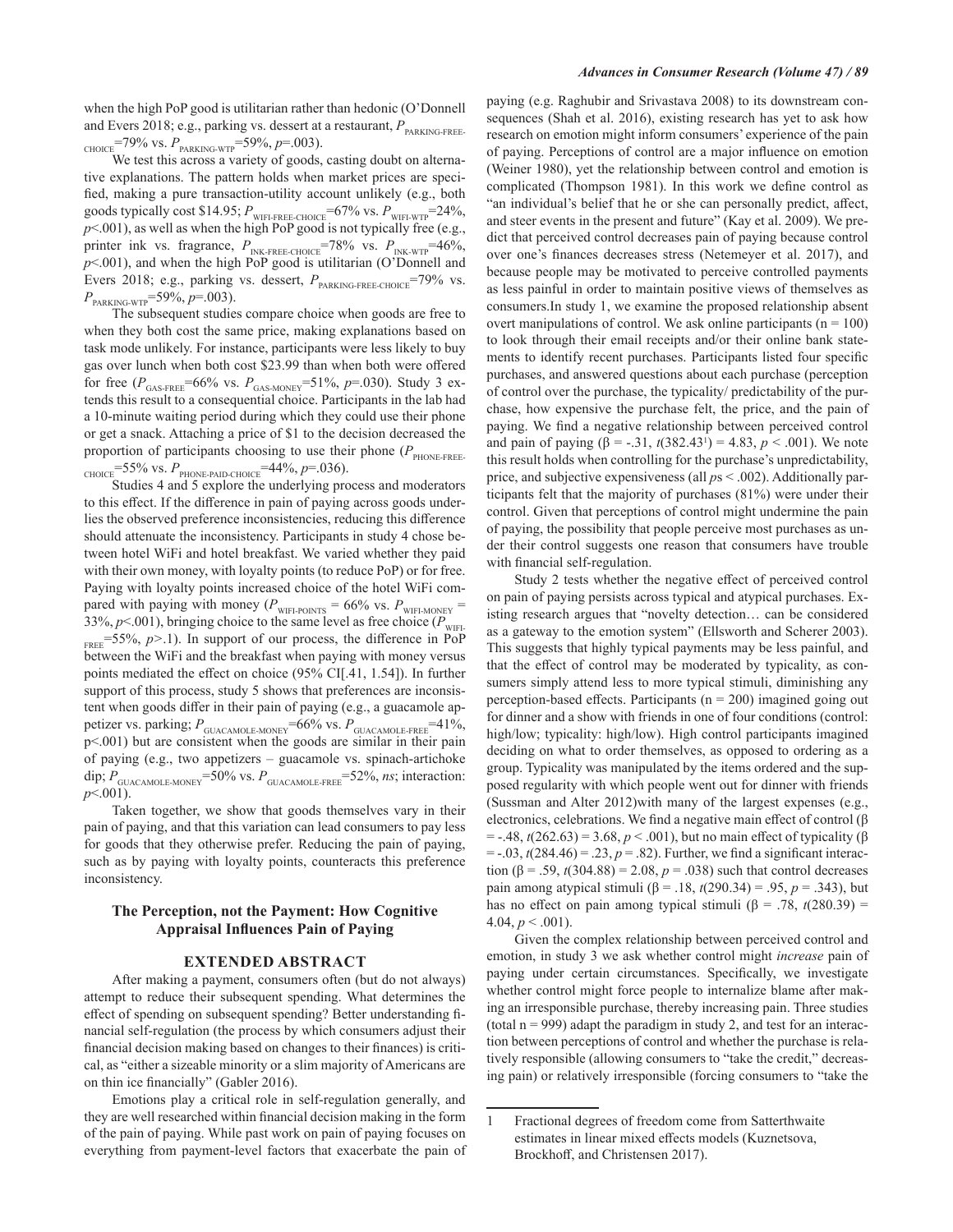blame," increasing pain). All three studies utilize a 2 (control: high/ low) by 2 (responsibility: high/low) factorial design using vignettes in which participants imagine going out for a night with friends. We collapse the three studies into an internal meta-analysis here for brevity and power. Combining the data, we predict pain of paying from control (high versus low), responsibility of the purchase (high versus low), their interaction, a random intercept for each study, and a random intercept by participant (one study involved two withinsubject sub-scenarios). While we again find that control decreases pain of paying  $(\beta = -.21, t(964.14) = 2.17, p = .030)$ , we notably do not find that the effect of control depends upon whether people view the spending scenario as responsible or irresponsible ( $\beta$  = -.11,  $t(943.04) = .59, p = .56$ .

In this research, we ask how perceptions of control over a purchase influence pain of paying. It is well known that control influences emotion, and that the relationship between control and emotion is multifaceted and complex. We find that perceived control decreases pain of paying, even in scenarios where it might be expected to do the opposite. Future work will ask whether perceiving control allows purchases to "fly under the radar," preventing people from adjusting their spending due to its negative effects on the pain of paying.

## More of the Same: Higher Pain of Payment Decreases **Variety Seeking**

## **EXTENDED ABSTRACT**

Retailers offer an increasing number of payment methods to consumers to complete their purchases. The use of different payment methods influences consumers' experienced pain of payment, the psychological discomfort of parting with money (Prelec and Loewenstein 1998). Past work shows that pain of payment can affect the quantity (Monger and Feinberg 1997; Raghubir and Srivastava 2008) and type of products purchased (Soman 2003; Thomas et al. 2011). We extend this line of work by demonstrating how pain of payment affects consumer choices when they buy multiple items within a product category, while keeping the total number of products purchased and amount spent constant.

We argue that using a more painful payment method increases consumers' need to justify their choices and affects the amount of variety chosen. Supporting this view, prior work demonstrates that consumers who experience higher pain of payment are more likely to purchase from product categories that are easier to justify, such as essential products (Soman 2003), and avoid product categories that are harder to justify, such as vice products (Thomas et al. 2011). We argue that, in the context of choosing multiple items within one product category, one's favorite items are easier to justify than one's less-preferred items, as consuming less-preferred items increases post-purchase regret (Ariely and Levav 2000; Ratner, Kahn, and Kahneman 1999). Consequently, we propose that, when consumers experience high (vs. low) pain of payment, they are more likely to choose their favorite items and avoid less-preferred ones, thereby demonstrating lower variety seeking.

We find support for our argument in five studies. In a pilot study  $(N = 180)$  we first demonstrate that favorites are easier to justify in a multiple choice context, where consumers often over-predict satiation from repeating favorites (Galak et al. 2011). Participants imagined purchasing five tubs of ice cream using either cash or loyalty points. They saw five different flavors and were told that they can either choose five tubs of their favorite flavor (i.e., low variety seeking) or choose one tub of each of the five flavors (*i.e.*, high variety seeking). We measured participants' perceived ease of justification for the two options and predicted satiation rate. Participants anticipated a faster satiation rate when eating five tubs of their favorite flavor rather than five different flavors ( $M_{\text{javoric}} = 3.86$ ,  $M_{\text{variety}} = 3.09$ ,  $F(178) = 20.06, p < .001$ ). Importantly, however, participants found it easier to justify choosing only their favorite flavor than choosing different flavors ( $M_{\text{favorite}} = 5.43$ ,  $M_{\text{variety}} = 4.91$ ,  $F(178) = 6.58$ ,  $p =$  $.011).$ 

In Study 1 ( $N = 108$ ) we demonstrate in a real purchase setting that higher pain of payment decreases variety seeking. We manipulated pain of payment by giving participants either two dollars in cash or in coupons to make a purchase (Shah et al. 2016). Participants purchased five energy drink powders from five flavors. Consistent with our predictions, participants who paid with cash chose a significantly lower variety of flavors than participants who used coupons ( $M_{\text{Highpain}} = 2.71$ ,  $M_{\text{Lowpain}} = 3.15$ ,  $t(106) = 2.25$ ,  $p = .026$ ).

Studies  $2$  and 3 test the need for justification as the underlying process. In Study 2 ( $N = 206$ ), participants imagined paying with cash or loyalty points and rated their need to justify choices before making a purchase. We find that participants who paid with cash (vs. loyalty points) felt higher pain of payment ( $M_{\text{cash}} = 3.20 M_{\text{points}} = 2.31$ ,  $t(204) = 3.62$ ,  $p < .001$ ), and a higher need for justification ( $M_{\text{c}ab}$  = 4.83,  $M_{\text{points}} = 4.34$ ,  $t(204) = 2.07$ ,  $p = .04$ ). A bootstrap analysis confirmed that the effect of payment method on the need for justification was mediated by pain of payment (indirect effect) ( $\beta$ = .17, 95% CI  $(.08, .30)$ ).

In study 3 ( $N = 301$ ), in a real choice setting similar to study 1, we show that participants who pay with cash (versus coupons) choose fewer flavors of tea ( $M_{\text{cash}}$  = 2.75,  $M_{\text{coupon}}$  = 3.14;  $F(1,298)$ = 5.912,  $p = .016$ ), and this decrease in variety seeking is mediated by a greater need to justify their choices ( $\beta$ = -.041, 95% CI (-.137,  $-.0001$ )).

An important assumption behind our predictions is that the choice set includes consumers' favorites as well as options that are preferred less, allowing consumers to justify their choices by sticking to their favorites. By contrast, when consumers have weak preferences among the choice options and thus no favorites, pain of payment should not affect variety seeking. In the final study ( $N = 602$ ) we manipulated pain of payment as in study 2, and asked participants to choose products from three product categories. We measured participants' strength of preference between the options in each category. We conducted a mediated moderation analysis for each product category using payment method as the independent variable, pain of payment as the mediator, participants' preference strength among the product options as the moderator, and variety of products chosen as the dependent variable. The results revealed a significant mediated moderation for each product category (Diet Coke:  $\beta$ = .102, 95% CI (.019, .189); Yogurt: β = .128, 95% CI (.057, .224); Instant Food: β = .084, 95% CI (.031, .148)), indicating that high pain of payment led to less variety seeking, when preference strength among the available options was relatively strong, and this effect was attenuated when consumers had weaker preferences among the available options.

Our theoretical contribution is within the literature on pain of payment. Past work has shown payment methods to affect the quantities (Monger and Feinberg 1997; Raghubir and Srivastava 2008) and type of products purchased (Soman 2003; Thomas et al. 2011). We make an important extension to these findings by showing how payment methods affect the variety of products purchased, while keeping the quantity, amount spent, and type of products constant. Our findings also have significant practical implications. We provide managers with a novel tool for managing demand, as they can increase sales of neglected products by decreasing pain of payment, or promote painful payment methods in order to entice consumers to stick to their favorite brands.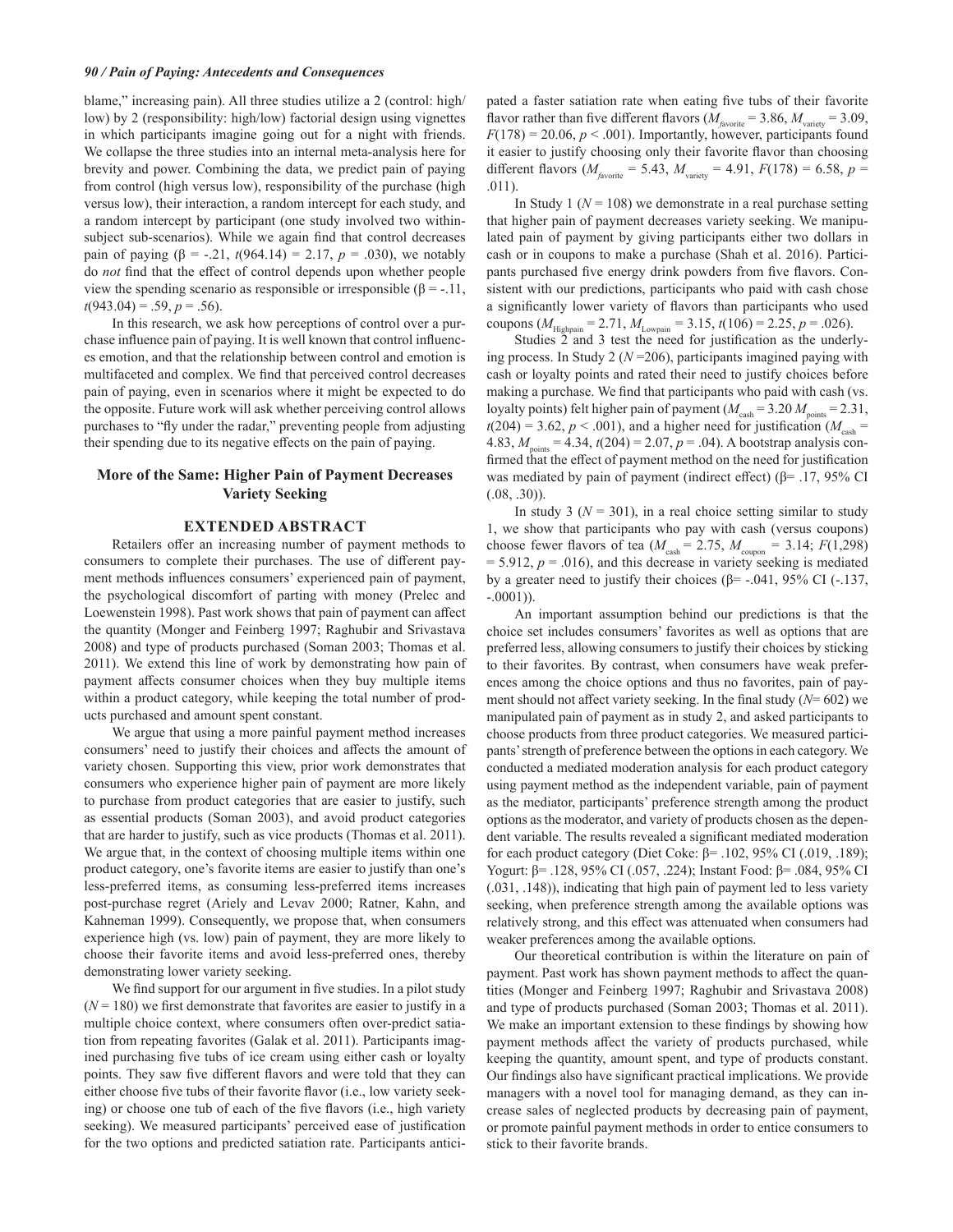## How the Pain of Payment Can Magnify and Mitigate **Choice Overload Effects**

## **EXTENDED ABSTRACT**

There is no denying that consumers today have more products to choose from than ever before. At the same time, the way that individuals pay for purchases has also dramatically shifted with more and more transactions being paid for via credit/debit card or mobile payment (Greene and Schuh, 2017). Thus, while individuals are faced with choosing from a greater product assortment, which can be a potentially difficulty and burdensome task, the process of spending has become more convenient and painless than ever before. In this paper, we ask whether the anticipated pain of payment associated with making a purchase from a choice set can affect the likelihood that consumers will experience choice overload effects (i.e., purchase likelihood, decision effort, decision difficulty, post-purchase satisfaction). Across field and lab experiments, we find reducing the anticipated pain of payment—either through paying by 'plastic' or by paying less for an item-can serve as a cue to consumers to reduce the likelihood of individuals engaging in a maximization process in order to find the best alternative and instead leads to individuals taking a more satisficing approach. This in turn leads to increased purchasing in larger choice sets, spending less time on the decision, and higher post-purchase satisfaction ratings.

In the first two field experiments, passersby were invited to purchase a black pen for \$1 from a set of alternatives, either being told that they had to purchase using cash (a more painful method of purchase) or 'plastic'. Experiment 1(N=200) had a 2 (payment form: cash, student plastic card) X 5 (number of alternatives: 2, 6, 10, 14, 18) between-subjects design. In contrast to Experiment 2, we allowed consumers to purchase as many pens as they wanted. While, there was no difference in buying likelihood in the three smaller-choice conditions between payment method, plastic-paying consumers were significantly more likely to make a purchase than cash-paying consumers in the larger choice conditions (14- and 18-choice sets). Plastic-paying individuals also bought more than one pen more frequently. Thus, in Experiment 2, we used a similar between-subjects design but restricted buying to just one pen. This restriction helped determine whether plastic-paying consumers were less susceptible to choice overload perhaps because they chose to reduce choice conflict/decision-difficulty by buying any pen that met their needs or due to the moderating effect of a less painful payment method on buying in larger choice sets. However, despite restricting individuals to just one pen, paying with plastic still led to significantly more buying in larger choice sets in comparison to when individuals paid with cash. There was no difference in small or medium choice buckets though (2- or 6-choice condition; 10-choice). Thus, once again, there was a significant interaction between payment mode and the quadraticfunction of the number of alternatives.

Experiment 3 sought to answer two questions: 1) Is it indeed the pain of payment that drives differences in buying in larger choice sets and 2) From a retailer perspective (and building off previous work that shows that categorization can also moderate choice overload effects, Kahn and Wansink 2004), can the way that a larger assortment is organized/categorized influence whether payment mode always predicts greater buying in larger choice sets? Experiment 3 used a 2 (payment form: cash or plastic) X 3 (assortment structure: one-color category, two-color categories, four-color categories) between-subjects design. All participants (N=120) were given a chance to purchase one pen from a set of sixteen options for \$1.00 using their own money. In the one category condition, participants were given sixteen black pens to choose between In the two-category condition, the sixteen pens were organized into two-color groups containing eight black pens and eight blue pens. In the four-category condition, the sixteen pens were divided into four black/blue/green/ purple color categories. After individuals made the choice whether to buy or not, they were asked follow-up questions, including how painful it was to pay \$1 for the pen (adapted from Shah et al. 2016; 1-7 Likert scale: 1= Not at all painful, 7=Very Painful)? First, we found that there was no significant difference in buying as a function of payment method, when the sixteen pens were broken into two groups of eight black and blue pens each (akin to a medium size choice bucket) or four groups with four pen choices per color (akin to a small choice bucket). However, plastic-paying consumers did in fact buy more than cash-paying consumers when the sixteen pens were all black (akin to a large assortment). In addition, we found that pain of payment significantly mediated the relationship between payment form and buying in this larger assortment condition.

Experiment 4 and 5 tested the process driving these effects more deeply. In Experiment 4, we examined whether reducing the pain of payment through lowering the cost of a given item would moderate the choice overload effect using a 2 (mode of payment: cash, student 'plastic' card)  $X$  3 (number of alternatives: 4, 10, 16)  $X$  3 (price per pen: \$0.25, \$1.00, \$2.00) between-subjects design. Regardless of payment method, reducing the price of the pen to \$0.25 led to increased buying at larger choice sets, while increasing the price of the pen to \$2.00 led to decreased buying. In addition, increasing the price led to a maximization process whereby individuals spent more time on the decision, tried more alternatives, and reported lower satis faction post-purchase. A follow-up online experiment  $(N=400)$  was consistent with this maximization theory as paying with cash (versus Venmo) led to a significantly increased desire to want to search to find the best alternative.

This work contributes by better understanding factors influencing the choice overload paradigm. An increasing choice set size alone may not always produce choice overload effects but rather may be due in part to an interaction between the size of the choice set and the (anticipated) pain of payment when purchasing. Thus, pain of payment may serve as a cue of how much one should search or engage in a maximization in order to find the right alternative.

#### **REFERENCES**

- Ariely, Dan, and Jonathan Levav (2000), "Sequential Choice in Group Settings: Taking The Road Less Traveled and Less Enjoyed," Journal of Consumer Research, 27(December), 279-290.
- Ellsworth, Phoebe C. and Klaus R. Scherer (2003), "Appraisal Processes in Emotion," Handbook of affective sciences,  $572 - 95$
- Gabler, Neal (2016), "The Secret Shame of Middle-Class Americans," The Atlantic.
- Galak, Jeff, Justin Kruger, and George Loewenstein (2011), " Is Variety the Spice of Life? It All Depends on the Rate of Consumption." Judgment and Decision Making, 6(April), 230-238.
- Greene, C., & Schuh, S. D. (2017). The 2016 diary of consumer payment choice. Research Data Reports Paper, (17-7).
- Kay, Aaron C., Jennifer A. Whitson, Danielle Gaucher, and Adam D. Galinsky (2009), "Compensatory Control: Achieving Order Through the Mind, Our Institutions, and the Heavens," Current Directions in Psychological Science, 18(5), 264–268.
- Knutson, B., Rick, S., Wimmer, G. E., Prelec, D., & Loewenstein, G. (2007). Neural predictors of purchases. Neuron, 53(1), 147-156.